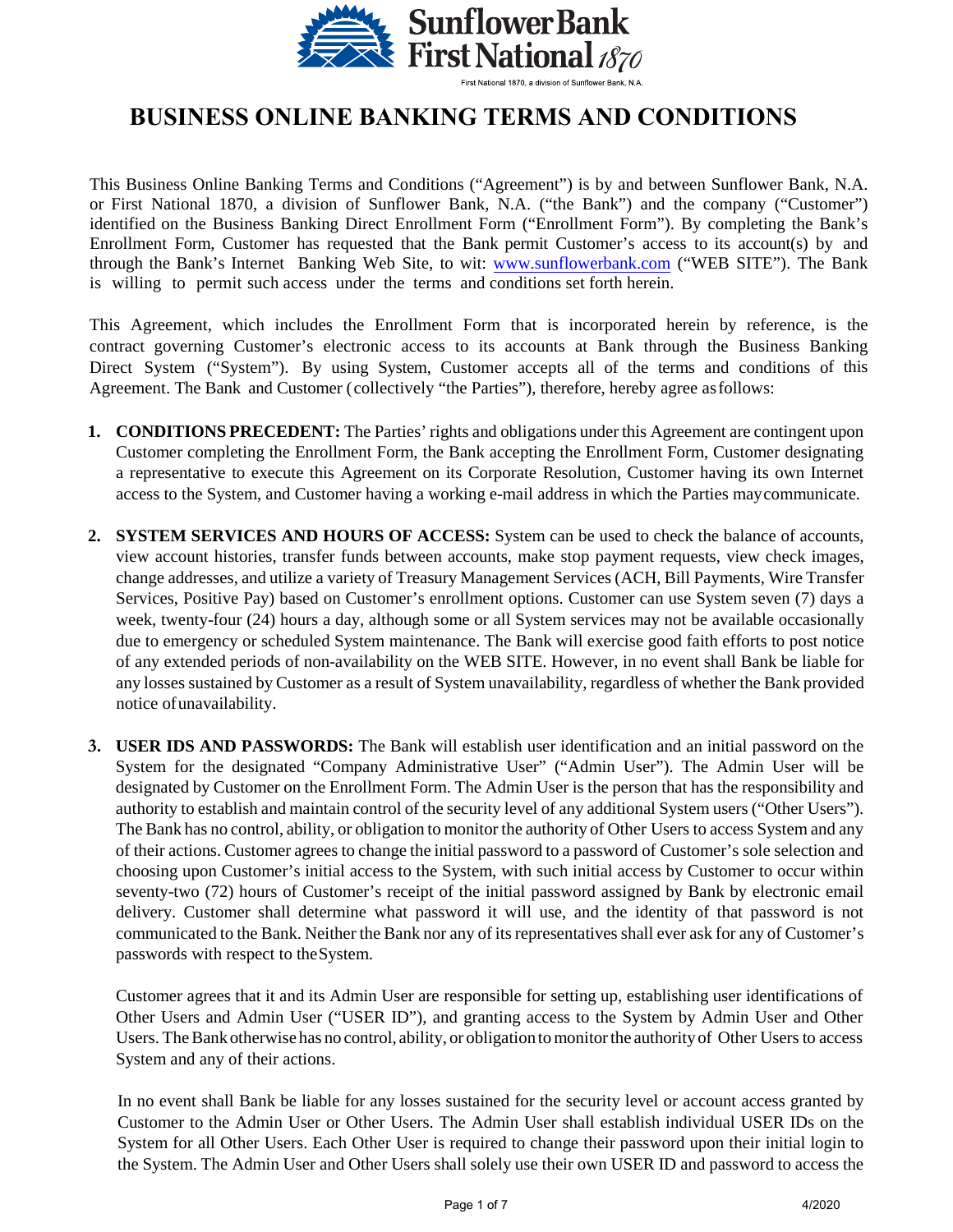System. However, in no event shall the Bank be liable for any losses sustained as a result of any Admin User or Other User allowing another to use their USER ID or password to access the System. The Bank is entitled to rely on the instructions it receives from Customer, Admin User, Other Users, or from any other person who accesses Customer's accounts utilizing the USER IDs and passwords. Customer is responsible for safeguarding the confidentiality of all USER IDs and passwords. Customer expressly agrees to establish and maintain commercially reasonable security procedures to do so. Customer is responsible for providing commercially reasonable security for all computers or other devices that the Customer and Other Users utilize to transact business with Bank through the System. In no event shall the Bank be liable for any losses sustained as a result of any breach of Customer's security procedures. The Bank has multiple controls in place to monitor and authenticate transactions in a commercially reasonable manner; however, in no event shall Bank be liable for any losses sustained as a result of any person initiating transactions that did not possess authority to do so. **Upon three unsuccessful attempts to use the password of the Admin User or any Other User, access to the System will be revoked. If access to the System has not been established within 180 days of a previous login, the Other User will be disabled.**

- **4. MULTIFACTOR AUTHENTICATION:** The System is also protected with multifactor authentication through a series of challenge questions. Customer is responsible for safeguarding the confidentiality of the challenge questions. Customer expressly agrees to establish and maintain commercially reasonable security procedures to do so. In no event shall the Bank be liable for any losses sustained as a result of the breach of Customer's security procedures.
- **5. SECURITY:** Customer agrees to review transaction activity available to it through the System no less often than once per day. It is the Customer's obligation to monitor and identify any unauthorized usage of System or other discrepancies. If the Customer fails to notify the Bank of any unauthorized usage of System or other discrepancy within one (1) day of the occurrence, the Bank shall not be liable for and the Customer shall indemnify and hold the Bank harmless from any loss resulting from such unauthorized usage of System or other discrepancies. Customer agrees that it is solely responsible for safeguarding the confidentiality of its accounts, account numbers, USER IDs, passwords, and challenge questions and security tokens if applicable. Customer controls, and is solely responsible for, the access and authorities granted on the System to Admin User and Other Users.

The Bank's security procedures are intended to provide security against unauthorized entry and access to Customer accounts. Data transferred via the System isencrypted in an effort to provide transmission security and the System utilizesidentification technology to verify that the sender and receiver of System transmissions can be appropriately identified by each other. Notwithstanding the Bank's efforts to insure that the System is secure, Customer acknowledges that the Internet is inherently insecure and that all data transfers, including email, occur openly on the Internet and potentially can be monitored and read by others. The Bank cannot and does not warrant that all data transfers utilizing the System, or electronic communications transmitted to and from the Bank, will not be monitored or read by others. In no event shall the Bank be liable for any losses sustained as a result of Customer's use of the System.

**6. MOBILE BANKING ACCESS:** At the sole discretion of the Bank, Customer may access some functionsof the System through a mobile device ("Mobile Banking" or "Mobile Banking Services"). Mobile Banking may be accessed on some phones and mobile devices that are SMS Text Message or Web Browser enabled. Mobile Banking requires installation of an application ("Mobile App") on the mobile device. Customer must abide by any minimum hardware and software compatibility requirements established by any software vendor in connection with any such mobile device and Mobile App. The Bank may require Customer register the mobile phone number with which Customer intends to use Mobile Banking. Customer agrees to comply with the provisions of any and all license agreements regarding use of any mobile device to access Mobile Banking Services.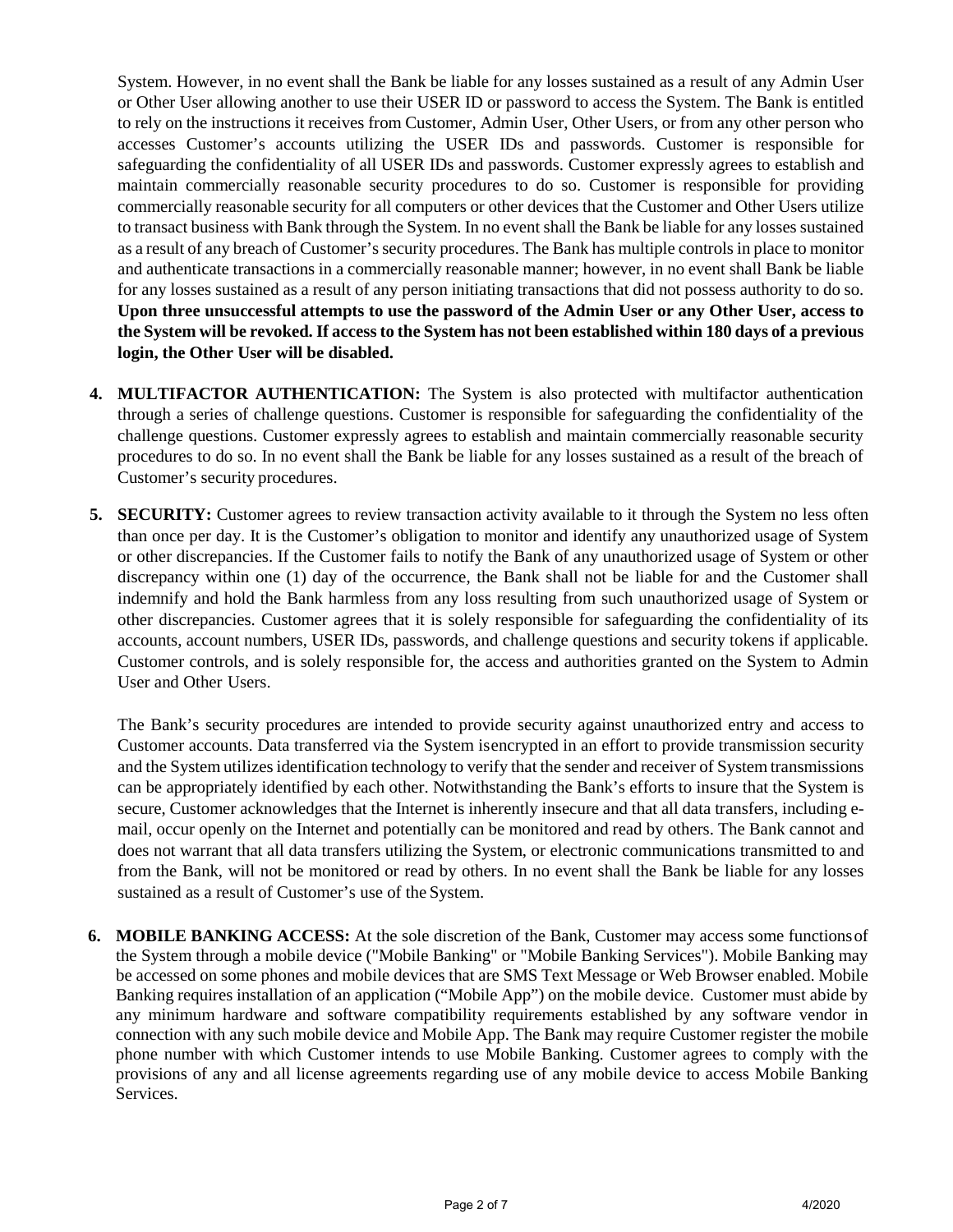Customer understands and agree that the Bank cannot control the physical environment to prevent interception of the contents of transmissions to and from Customer's mobile devices, Smartphones, or any other technology in connection with use of Mobile Banking Services. By accessing the System through Mobile Banking Services, Customer assumes any and all risk associated with use of the mobile devices, Smartphones, or other technology in connection with Mobile Banking Services, including but not limited to the risk of interception of the contents of Customer transmissions to and from the System. Customer understands and agree that for any mobile device, Smartphone, or other technology that accesses Mobile Banking Services, Customer must enable and use a key lock, passcode, or other software locking process to restrict use of such technology. Customer understands and agrees that each time a Mobile Banking Services session is finished, Customer must completely exit and terminate the software application or any other program used to access Mobile Banking Services.

**7. MOBILE REMOTE DEPOSIT:** Mobile Deposit enables you to make deposits by taking a picture of the front and back of a check made payable to you and depositing it into your Bank checking account, all via your mobile Device. Bank reserves the right to reject items submitted for deposit via Mobile Deposit for any reason.

COMPLIANCE WITH SECURITY PROCEDURES: You may use Mobile Deposit to deposit checks made payable to the business to a business checking account you have at the Bank. Checks must be payable in U.S. dollars and drawn on a U.S. financial institution. All checks submitted for deposit via Mobile Deposit must be endorsed by the account holder. You agree to restrictively endorse any item transmitted through Mobile Deposit, as "FOR MOBILE DEPOSIT ONLY AT SUNFLOWER BANK, N.A." First National 1870, a division of Sunflower Bank, N.A. account" or as otherwise instructed by the Bank. The bank may reject any items transmitted through Mobile Deposit that do not include the foregoing restrictive endorsement.

The following guidelines must be used for checks submitted for deposit via Mobile Deposit:

- All checks MUST be payable to the account holder/owner. Depositing of Third-Party checks is prohibited.
- All Checks MUST include the endorsement: FOR MOBILE DEPOSIT ONLY AT SUNFLOWER BANK, N.A.
- You may deposit checks payable in U.S. dollars and drawn at any U.S. bank, including personal, business, and most government checks.
- The following types of checks are not eligible for mobile deposit: international checks, U.S. savings bonds, U.S. postal money orders, remotely created checks (whether in paper form or electronically created), convenience checks (checks drawn against a line of credit). These items must be deposited inperson at a bank facility.

There are limitations as to the number and dollar amount of checks that may be submitted for deposit via Mobile Deposit.

All deposits submitted to the Bank via Mobile Banking are subject to review before being considered received. Please refer to your Funds Availability Schedule for details.

You agree that once a check has been deposited through Mobile Deposit, the original check is your property and not the property of the Bank. All original Checks shall be maintained by the Customer in a safe and secure environment for a period of at least two (2) weeks and destroyed in a secure manner that will prevent retrieval of the information found on the checks within no more than ten (10) days thereafter.

While the original check is in your possession, you agree to use a high degree of care to safeguard the original check and related files against security risks. Security risks include, without limitation, the theft or reproduction of the original check or unauthorized use of the information on the check or in the file. You shall take appropriate security measures to ensure that: a) only authorized persons shall have access to the original check; b) the information contained on the check shall not be disclosed to unauthorized persons; and c) the original check will not be duplicated, will not be scanned more than one time, and will not be presented, deposited or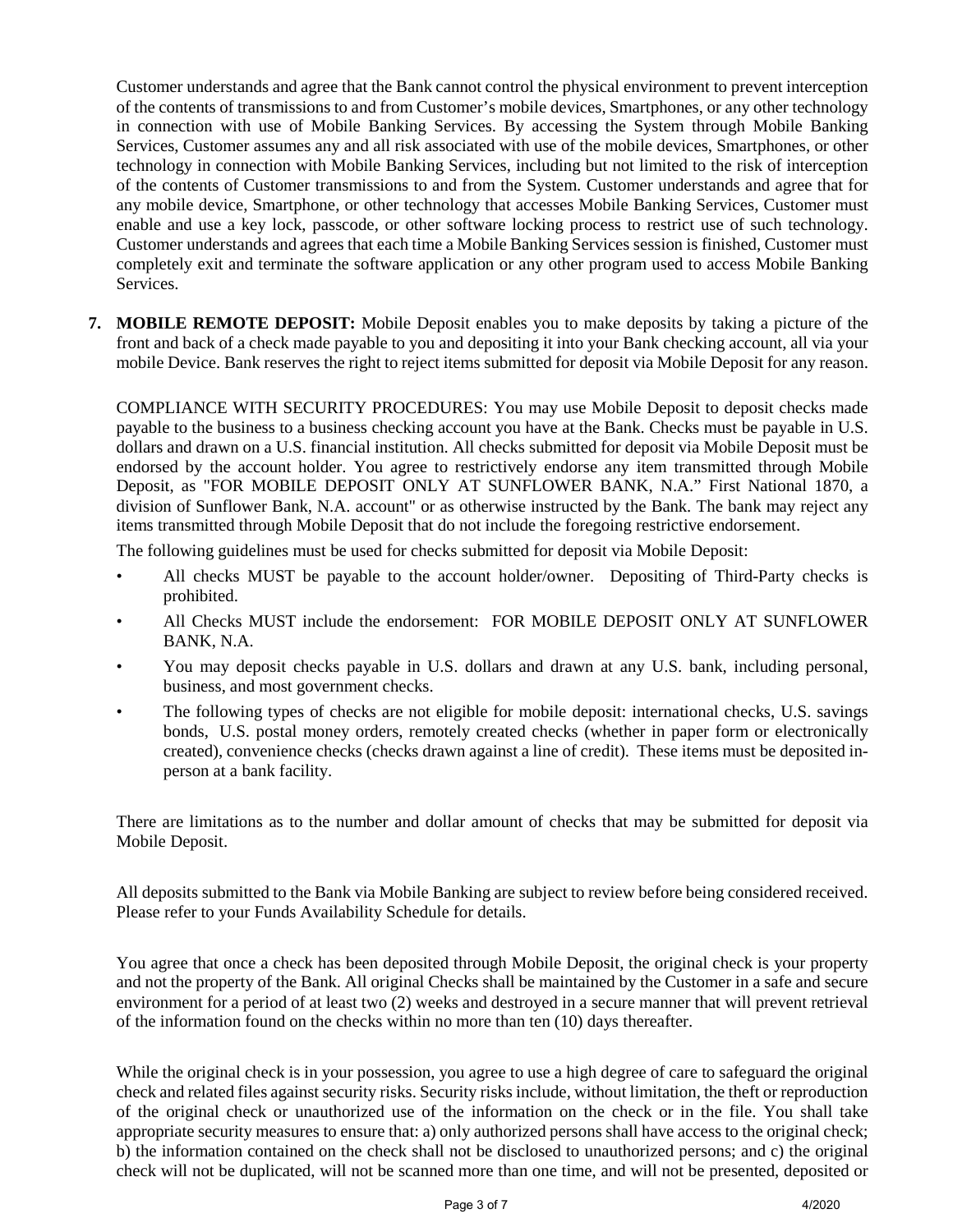negotiated again in any way. Upon request by the Bank you will promptly provide to the Bank a retained original check, or a sufficient copy of the front and back of the check in form acceptable to us, to aid in the clearing and collection process, or to resolve claims by third parties, or for our audit or fraud loss prevention purposes

- **8. ACKNOWLEDGMENT OF COMMERCIALLY REASONABLE SECURITY PROCEDURES:** By using the System, Customer acknowledges and agrees that this Agreement sets forth security procedures for various electronic banking transactions that are commercially reasonable. Customer agrees to be bound by instructions received by Bank through the System, whether authorized or unauthorized, which the Bank implements in compliance with these procedures.
- **9. FEES AND CHARGES:** Customer agrees to pay any charges in regard to the use of the System or for the use of additional services Customer requests. Additional service fees include, but are not limited to, Wire Transfers, ACH, and Stop Payment orders. Customer is responsible for telephone and Internet service fees it incurs in connection with use of the System. Additional services including, but not limited to, Positive Pay, ACH, and Wire Transfer Services require additionalagreements.
- **10. ACCOUNT BALANCES AND POSTING OF TRANSFERS:** Account balances at the close of the previous business day and account transactions posted on the previous business day are normally available on the System by 6:00 a.m. Central Time each business day (excluding weekends and federal holidays). Additionally, presentment and memo posted account transactions are normally updated and available throughout each business day. Although the Bank agrees to use its best efforts to provide account information throughout the day, the Bank does not guarantee that account information will be available according to this schedule. Customer can obtain current account information during the Bank's regular business hours by contacting the Customer Care Center at (888) 827-5564. Transfers between accounts initiated through the System before 9:00 p.m. Central Time on a bank business day are generally posted to Customer's account the same day. Transfers completed after 9:00 p.m. Central Time on a bank business day, or anytime on a Saturday, Sunday, or federal holiday will generally be posted the next business day.
- **11. OVERDRAFTS (Order of Payments, Transfers, and other Withdrawals):** System identifies transfers based upon the USER ID of the user who made the transfer. Customer is solely responsible for ensuring that transactions initiated by multiple users do not result in any overdrafts to any of Customer's accounts.
- **12. LIMITS ON AMOUNTS AND FREQUENCY OF SYSTEM TRANSACTIONS:** The number of transfers to and from Customer's accounts and the amounts which may be transferred are limited pursuant to the terms of the Deposit Agreement for each account. For example, if an "uncollected funds" hold has been placed on deposits made to an account from which the Customer wishes to transfer funds, Customer cannot transfer the portion of the funds held until the hold expires. In no event shall the Bank be liable for any losses sustained as a result of a hold to any of Customer's accounts.
- **13. SYSTEM BILL PAYMENT SERVICE:** Customer must designate the Bank account from which the payments are to be made, the amount of the payment, and the date Customer wants the payment to be debited from their account. System will only allow a business day to be selected as a payment date. Customer must also specify the complete name of the payee, the account number, and the payee's remittance address all exactly as shown on the billing statement or invoice. By using the System Bill Payment Service option, Customer agrees that, based upon instructions received from any of Customer's users to the System, Bank can debit Customer's designated account by electronic transfer, "no signature required draft", or by debiting and remitting funds to the payee on Customer's behalf. Customer also agrees that bill payments through the System may be charged to Customer's primary deposit account unless Customer has selected otherwise when setting up the payment. Bank reserves the right to refuse to pay any payee designated by Customer. If Bank does so, it will notify Customer promptly. In no event shall the Bank be liable for any losses sustained as a result of refusing to pay any payee designated by Customer.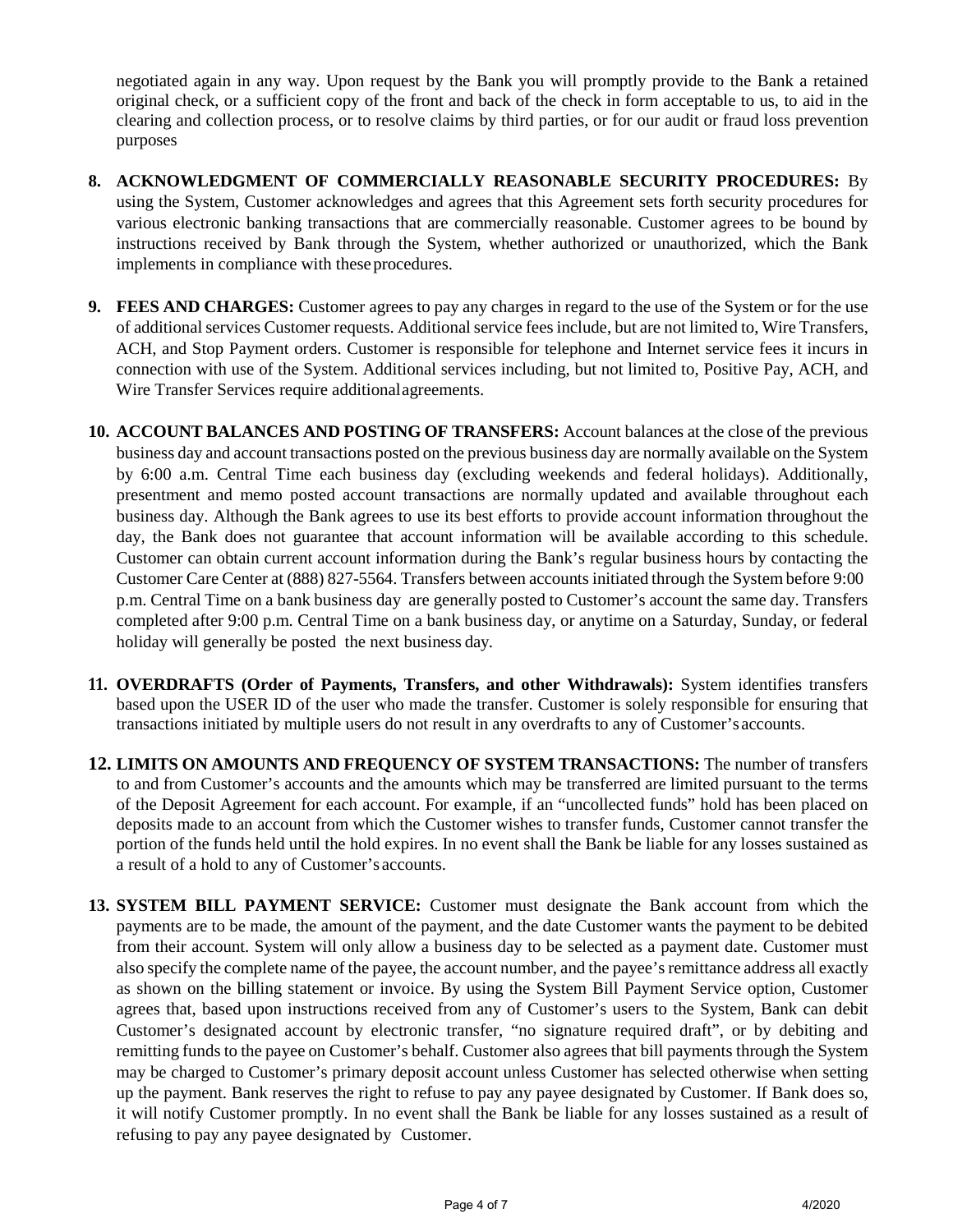- **14. SCHEDULING SYSTEM BILL PAYMENTS:** Payees may be paid in one of two methods: electronically or paper draft. In no event shall the Bank be liable for any losses sustained as a result of the untimely delivery of mail or the improper transmission or handling of payments by a third party, such as the failure of the bill payment payee to properly process or post a payment.
- **15. SYSTEM BILL PAYMENT CANCELLATION:** To cancel a bill payment that Customer has scheduled through System, Customer must cancel the payment online through System (by following the on-screen instructions) prior to the payment being processed. Once the bill payment has been processed or debited from Customer's account, Customer CANNOT cancel or stop the bill payment. In no event shall the Bank be liable for any losses sustained as a result of its inability to cancel or stop a bill payment.
- **16. STOP PAYMENT REQUESTS:** Stopping the payment of a check is different from the cancellation of a bill payment. Customer may initiate stop payment requests through the System only for paper checks (nonelectronically generated) on Customer's accounts—stop payment requests cannot be initiated on checks created by the Bank as a result of a bill payment request through the System. Stop payment requests transmitted to the Bank through the System are retrieved and processed throughout the business day. However, the Bank requires a reasonable time to act upon requests through the System. **If Customer requires immediate action regarding a stop payment request, it must call the Bank's Customer Care Center at (888) 827-5564.** To be effective, stop payment requests through the System must precisely identify the name of the payee, the check number, the amount, and the date of the check. On all stop payment requests transmitted to the Bank through the System, Bank may also require a written request be provided to the Bank within fourteen (14) days after the request. Customer will incur stop payment charges as disclosed in the current fee schedule for the applicable account. In no event shall the Bank be liable for any losses sustained as a result of its failure to perform a stop payment request transmitted to the Bank through the System.
- **17. CHANGE IN TERMS:** Bank may change any term of this Agreement at any time. If the change would result in increased fees for any System service, increased liability for Customer, fewer types of available services, or stricter limitations on the frequency or dollar amount of transactions, Bank agrees to give Customer notice at least twenty-one (21) days before the effective date of any such change, unless an immediate change is necessary to maintain the security of an account or Bank's electronic fund transfer system. Bank will post any required notice of the change in terms on the WEB SITE or forward it to Customer by e-mail or by postal mail.
- **18. DISCLAIMER OF WARRANTY AND LIMITATION OF LIABILITY:** The Bank makes no express warranty of any kind in connection with the System and corresponding services provided to Customer under this Agreement. Bank does not and cannot warrant that the System will operate without errors, or that any or all System services will be available and operational at all times. In no event shall the Bank or its officers, directors, employees, agents or contractors be liable for any direct, indirect, incidental, special or consequential damages under or by reason of any services or products provided under this Agreement or by reason of Customer's use of or access toSystem.
- **19. TERMINATION:** Customer may terminate this Agreement at any time by providing the Bank with written notice at: **Sunflower Bank, N.A., Attn: Quality Assurance, Verification, P.O. Box 800, Salina, KS 67402- 0800**. Customer's access to the System will be suspended within three (3) business days after the Bank's receipt of written instructions to terminate this Agreement and Customer access to the System. Customer, however, will remain responsible for all outstanding fees and charges. The Bank may terminate or limit Customer's access to the System for any reason and at any time.
- **20. COMMUNICATIONS:** Unless this Agreement provides otherwise, Customer can communicate with the Bank concerning services provided through the System in any one of the following ways:
	- **E-mail:** [onlinebanking@sunflowerbank.com](mailto:onlinebanking@sunflowerbank.com) (Please note that e-mail is not secure and banking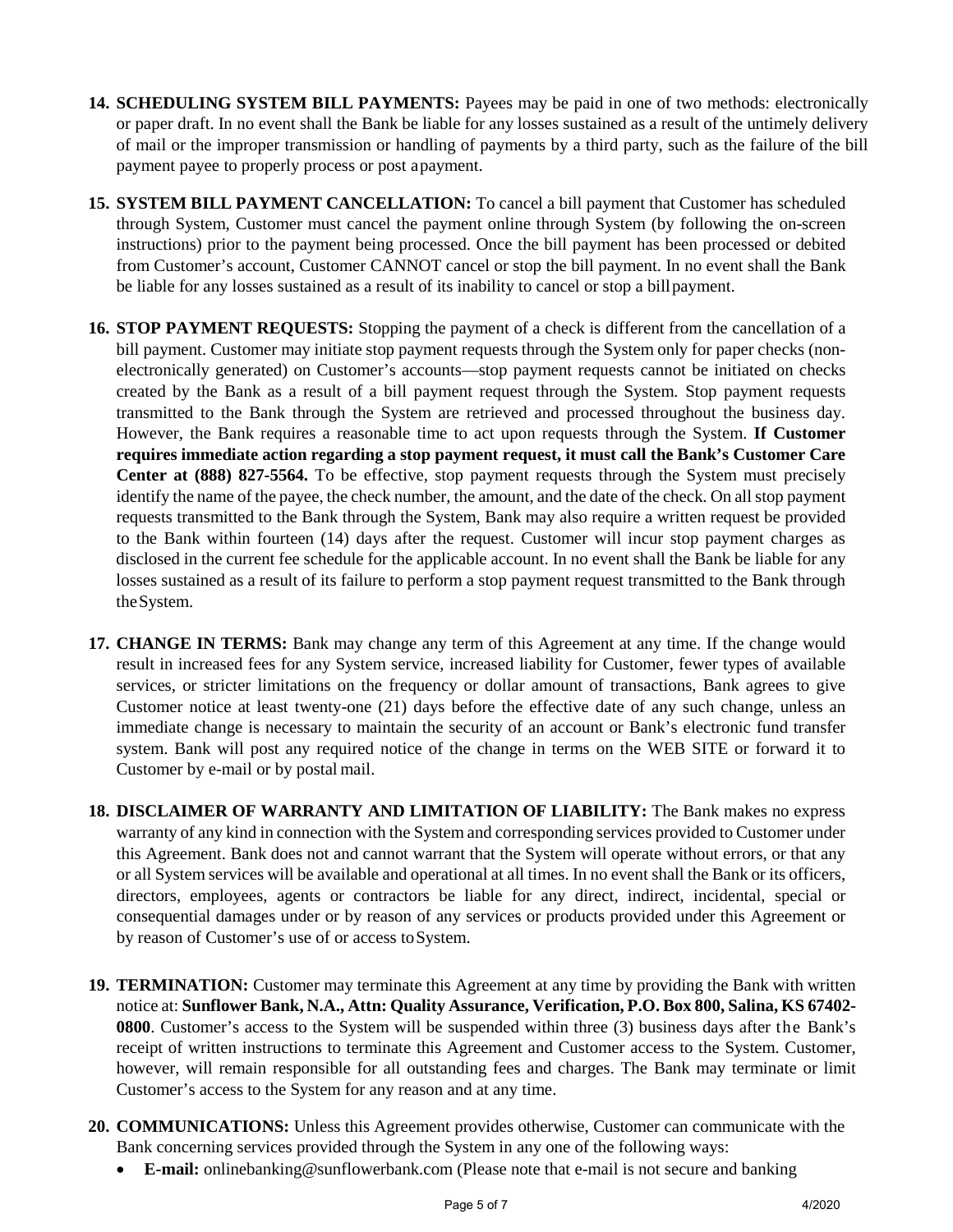transactions through System are not made via e-mail)

- **Telephone:** (888) 827-5564
- **Postal Mail:** SUNFLOWER BANK N.A., Attn: Quality Assurance, Verification, P.O. Box 800, Salina, KS 67402-0800
- In Person: See the WEB SITE for a detailed listing of the Bank's branch office locations
- **21. CONSENT TO ELECTRONIC DELIVERY OF NOTICES:** Customer agrees that any notice or other type of communication provided to Customer pursuant to the terms of this Agreement, and any future disclosures required by law, including electronic fund transfer disclosures, may be made electronically by posting the notice on the WEB SITE or by e-mail. Customer agrees to notify the Bank immediately of any change in its designated e-mail address.
- **22. MISCELLANEOUS PROVISIONS:** The following additional provisions apply to this Agreement:
	- a. The terms of this Agreement are construed in accordance with the laws of the State of Colorado and with the laws of the United States when applicable. Should these related laws be amended, this Agreement shall be deemed amended to the extent necessary to comply.
	- b. Words importing the singular number only may be extended to several persons or things, and words importing the plural number only may be applied to one person or thing. The paragraph headings are for convenience only and are not to be used to interpret or define the terms of this Agreement.
	- c. Customer knowingly and intentionally, irrevocably and unconditionally: a) acknowledges, agrees and consents that, by executing and delivering this Agreement to the Bank, Customer has transacted business in the State of Colorado, and specifically in Denver County, Colorado; b) acknowledges, agrees and consents that any suit, action, or other legal proceeding arising out of or relating to this Agreement may be brought, at the Bank's sole discretion, in a court of record in the State of Colorado or in the Courts of the United States located in the State of Colorado, and Customer hereby voluntarily consents and submits to the jurisdiction and venue of any such court chosen by the Bank in any such suit, action, or proceeding; c) acknowledges, agrees and consents that any suit, action, or other legal proceeding (including but not limited to declaratory judgment and similar types of actions) brought by Customer against the Bank arising out of or in any way relating to this Agreement must be brought in the Denver County, Colorado District Court, which Customer acknowledges, and agrees and consents is the court having exclusive jurisdiction and venue over any such suit, action, or other legal proceeding; and d) waives any objection or defense which Customer may have to the laying of jurisdiction and venue of any such suit, action, or proceeding in any of such courts and any claim that any such suit, action, or proceeding has been brought in an inconvenient forum. EXCEPT AS EXPRESSLY AGREED IN WRITING BY THE BANK, THE STATE AND FEDERAL COURTS LOCATED IN THE STATE OF COLORADO SHALL HAVE SOLE AND EXCLUSIVE JURISDICTION OF ANY AND ALL CLAIMS, DISPUTES, AND CONTROVERSIES, ARISING UNDER OR RELATING TO THIS AGREEMENT. NO LAWSUIT, PROCEEDING, OR ANY OTHER ACTION RELATING TO OR ARISING UNDER THIS AGREEMENT MAY BE COMMENCED OR PROSECUTED IN ANY OTHER FORUM EXCEPT AS EXPRESSLY AGREED IN WRITING BY THE BANK. CUSTOMER ACKNOWLEDGES THAT THIS SECTION HAS EITHER BEEN BROUGHT TO THE ATTENTION OF CUSTOMER'S LEGAL COUNSEL OR THAT CUSTOMER HAD THE OPPORTUNITY TO DO SO.
	- d. Customer acknowledges, agrees and consents that Customer is not a "consumer" as defined by 12 C.F.R. §§ 205.2 and 1005.2, as amended; that all transactions subject to this Agreement are conducted for business or commercial purposes, and not primarily for personal, family, or household purposes; and that the authorized accounts set forth in this Agreement are held by the Bank and established by Customer for business or commercial purposes, and not primarily for personal, family, or household purposes.
	- e. Customer knowingly and intentionally, irrevocably and unconditionally, waives any and all right to a trial by jury in any action, proceeding, claim or counterclaim, whether in contract or in tort at law or in equity, arising out of or in any way related to this Agreement, the transactions contemplated thereby, and any other agreement or related transaction. CUSTOMER ACKNOWLEDGES THAT THIS SECTION HAS EITHER BEEN BROUGHT TO THE ATTENTION OF CUSTOMER'S LEGAL COUNSEL OR THAT